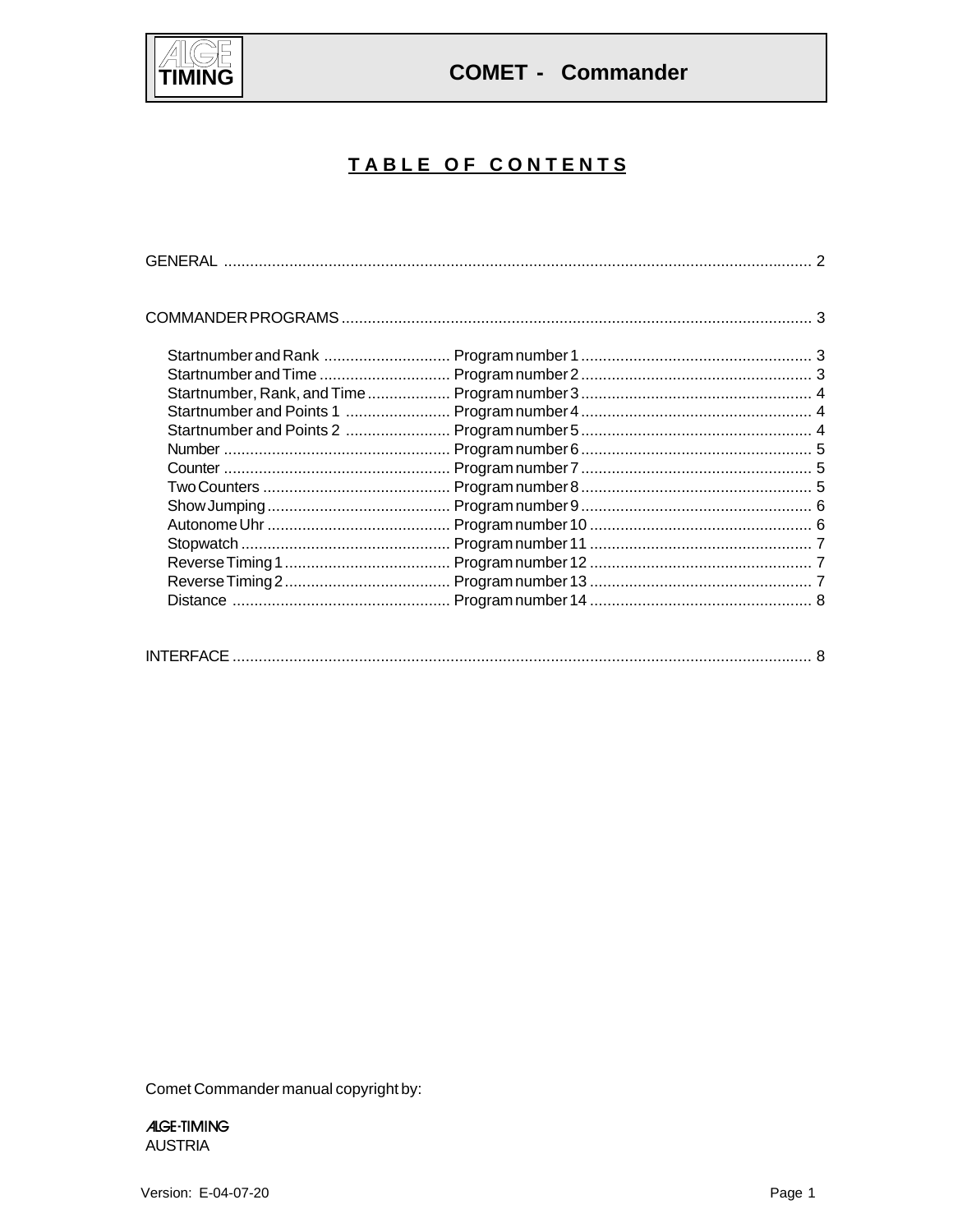

### **GENERAL**

The Commander is a device to show numeric data on a ALGE display-board GAZc.



Each Commander program has its program number. With this number you can choose a program directly. If you press the key "\*" it jumps from one program to the next.

Press key "Y" if you want to work with the program shown on the display.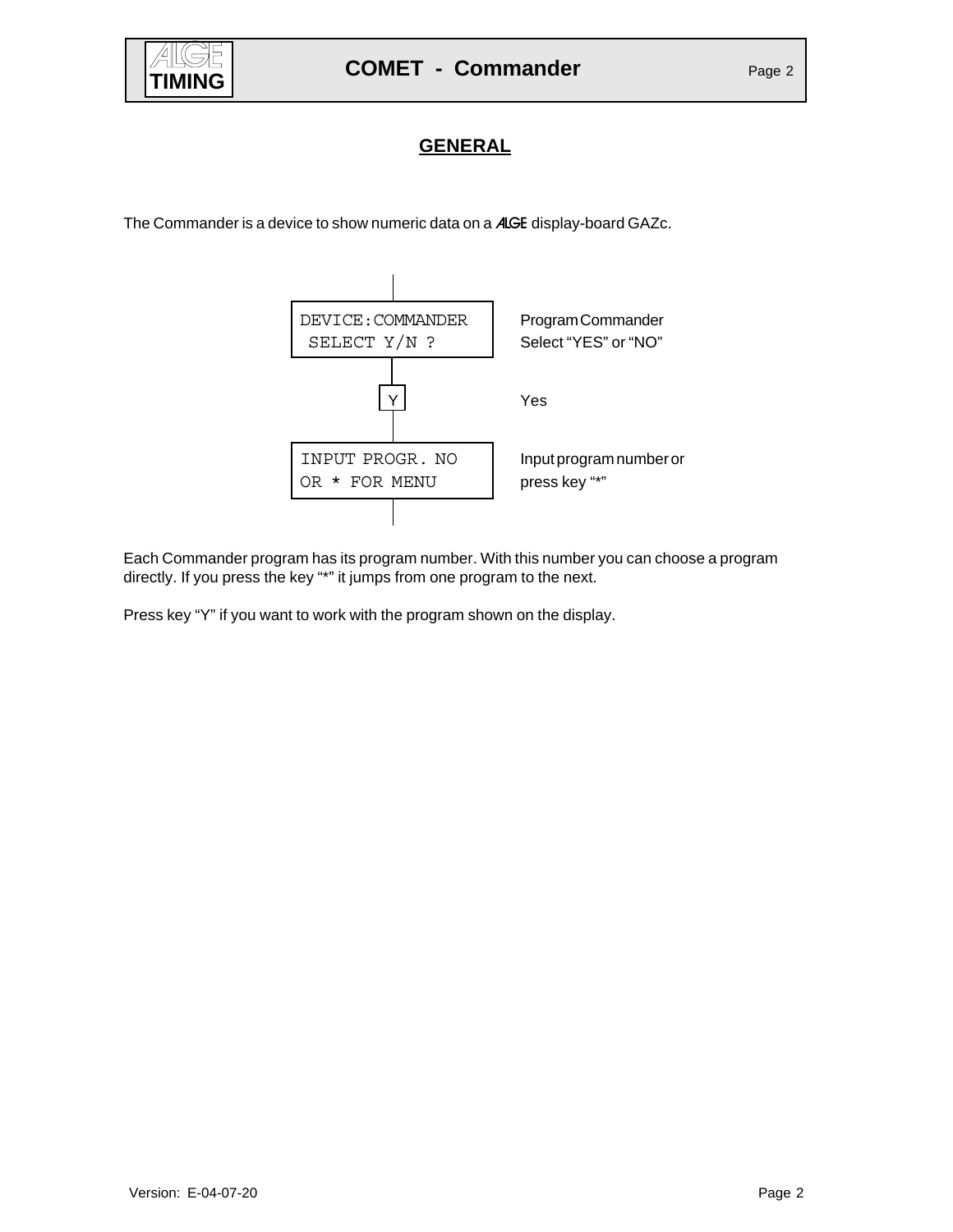# **COMET - Commander**

## **COMMANDER PROGRAMS**

You can select a Commander program by direct input of the program number, or by jumping from one program to the next by pushing the key button "\*".

If you work in a program you can jump form one part of the program to the next by pushing the key button "B".

You transmit the data to the display board by pushing the key button "\*".

### STARTNUMBER AND RANK: Program number 1

STN RK SELECT Y/N ?

The startnumber has three digits, the rank two.

- You jump from "startnumber input" to "rank input" with key "B"
- You transmit the data to the display-board with key "\*".
- You make a new input by overwriting old data.
- If you press key "C" it deletes the data (blank).

### STARTNUMBER AND TIME: Program number 2

STN TIME SELECT Y/N ?

The startnumber has three digits, the time nine (hours, minutes, seconds, 1/1000 sec.).

- You jump from "startnumber input" to "time input" with key "B"
- You transmit the data to the display-board with key "\*".
- You make a new input by overwriting old data.
- If you press key "C" it deletes the data (blank).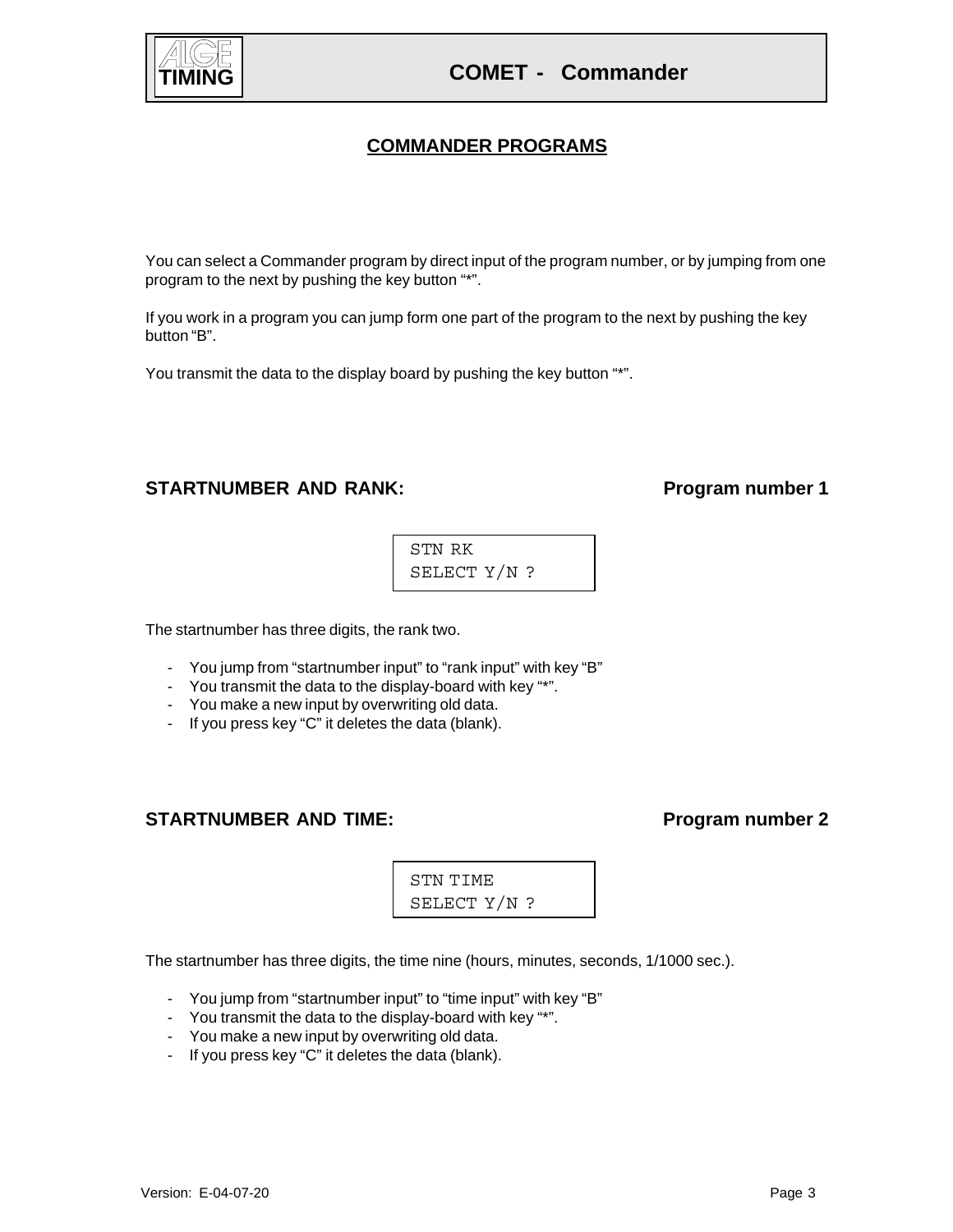

### STARTNUMBER, RANK AND TIME: Program number 3

STN RK TIME SELECT Y/N ?

The startnumber has three digits, the rank two, and the time nine (hours, min,, sec., 1/1000 sec.).

- You jump from "startnumber input" to "rank input" or "time input" with key "B".
- You transmit the data to the display-board with key "\*".
- You make a new input by overwriting old data.
- If you press key "C" it deletes the data (blank).

### **STARTNUMBER AND POINTS 1: Program number 4**

| STN POINTS 1 |  |
|--------------|--|
| SELECT Y/N ? |  |

The startnumber has three digits as well as the points e.g.:  $9.25 = 925$ 

- You jump from "startnumber input" to "rank input" or "time input" with key "B".
- You transmit the data to the display-board with key "\*".
- You make a new input by overwriting old data.
- If you press key "C" it deletes the data (blank).

### **STARTNUMBER AND POINTS 2:** Program number 5

STN POINTS 2 SELECT Y/N ?

The startnumber has three digits, and the points four

e.g.:  $103.5 = 1035$ 

- You jump from "startnumber input" to "rank input" or "time input" with key "B".
- You transmit the data to the display-board with key "\*".
- You make a new input by overwriting old data.
- If you press key "C" it deletes the data (blank).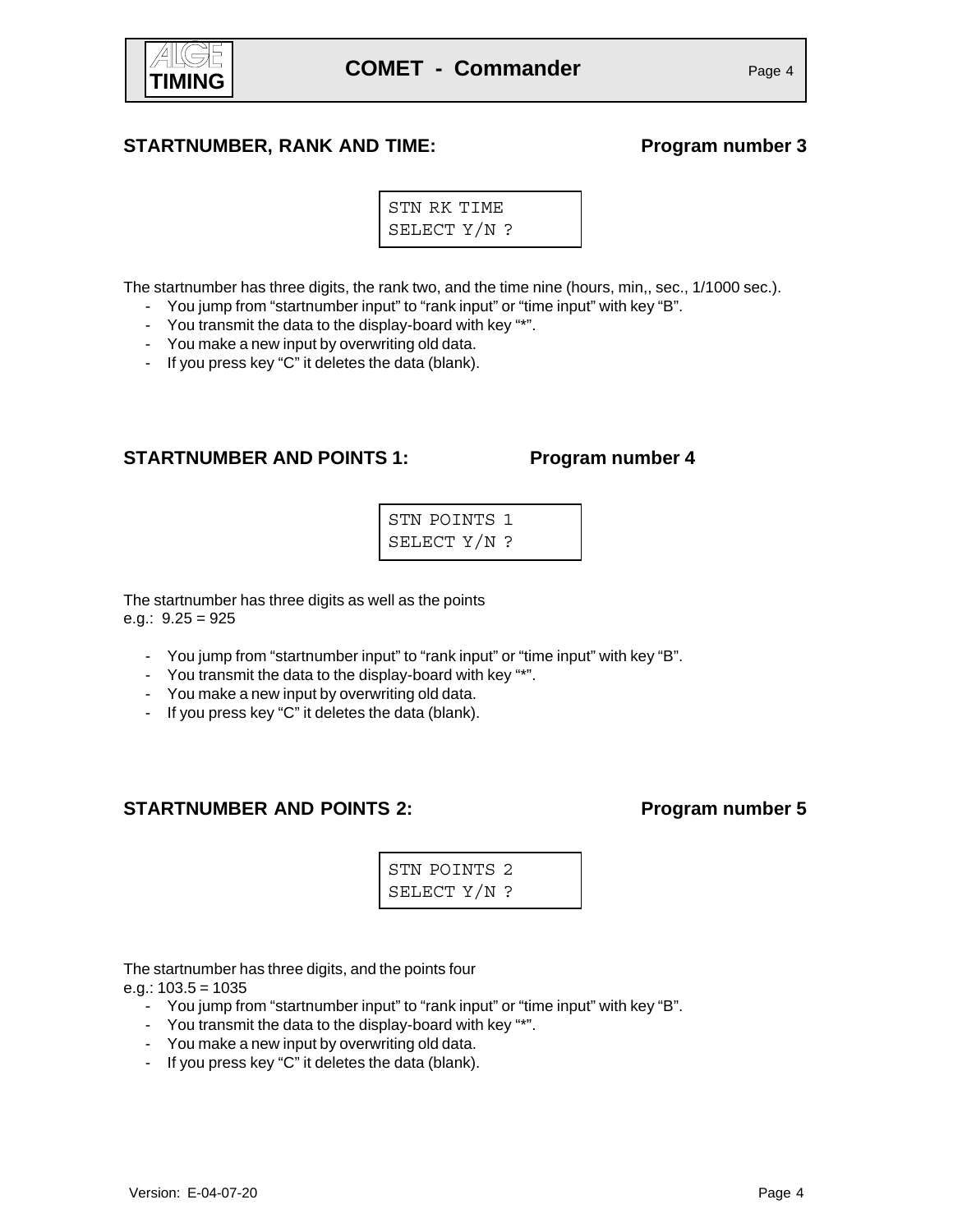

### **NUMBER: Program number 6**

NUMBER SELECT Y/N ?

Input of a number with 6 digits.

- You transmit the data to the display-board with key "\*".
- You make a new input by overwriting old data.
- If you press key "C" it deletes the data (blank).

### **COUNTER: Program number 7**

COUNTER SELECT Y/N ?

Count-down and count-up; 6 digits (e.g. for lap-counter).

- Input any number through the numeric-keys and confirm it with key "\*".
- With key "A" you count up, with key "C" you count-down.

### TWO COUNTERS: **Program number 8**

TWO COUNTERS SELECT Y/N ?

Two count-down or count-up; 4 digits each.

- Input two numbers through the numeric-keys and confirm it with key "\*".
- To change from one counter to the other press key "B".
- With key "A" you count up, with key "C" you count-down.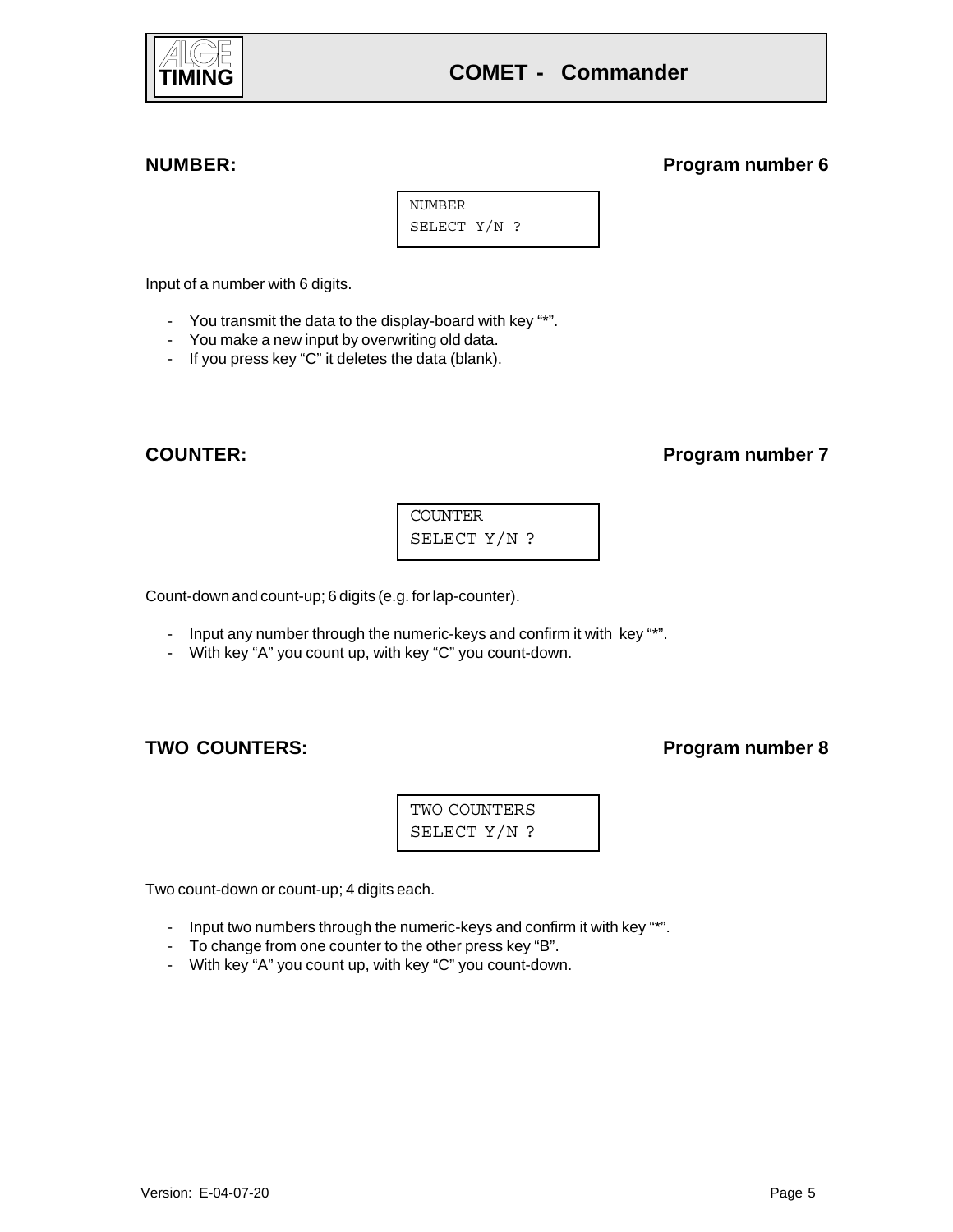

### SHOW JUMPING: **Program number 9**

HORSE JUMPING SELECT Y/N ?

Input of startnumbers (3 digits), penalty points (max. 99.99) with automatic penalty point addition. On the display-board it shows the startnumber and total penalty points.

- input startnumber
- press key "B"
- input penalty points
- press key "\*" (addition of penalty points)
- input further penalty points if necessary
- add penalty points with key "\*"
- subtract with key "N"
- press key "B" to input the startnumber for the next competitor
- ect.

### AUTONOME UHR: **Program number 10**

| AUTONOME UHR |
|--------------|
| SELECT Y/N ? |

This program works only together with the ALGE display-board GAZ 82 (Version A8CD). The thumb wheel switch of the display board must be on position "0", both switch have to be set towards the direction away from the thumb wheel switch.

- turn Comet on and adjust the Commander software
- choose the Commander program "AUTONOME UHR"
- connect the Comet with the adjusted and powered display board
- confirm "Autonome Uhr, select Y/N" with key "Y" of the Comet
- input of time (nine digits; hours, minutes, seconds, 1/1000 sec.)
- confirm with key "\*"
- start clock with key "A"
- stop clock with key "C"
- you can disconnect the Comet from the display board as soon as the clock runs.

If you disconnect the Comet from the display board, it is possible to use a handswitch (026-10) to start and stop.